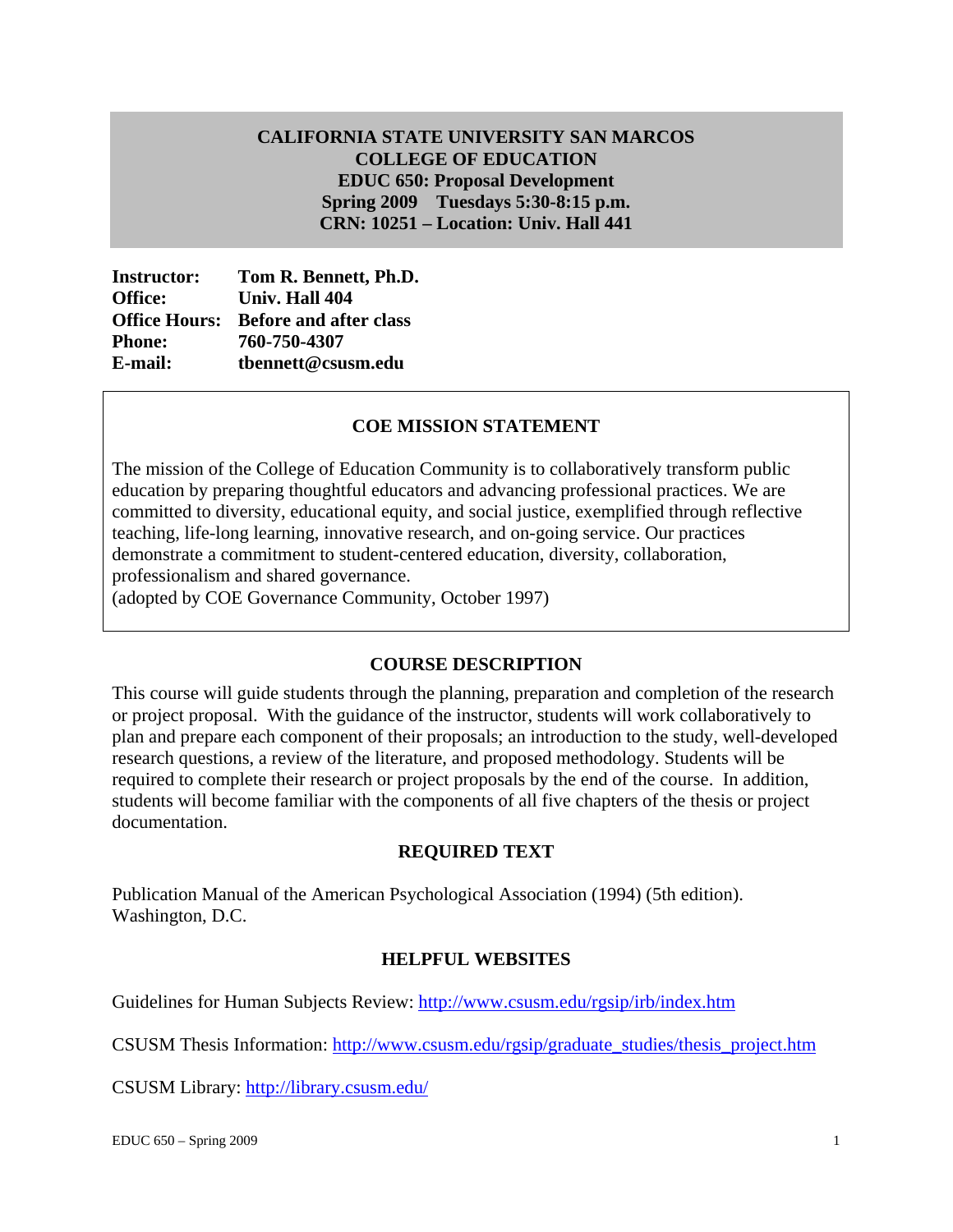### **COURSE OBJECTIVES**

EDUC 650 will support students in:

- Expanding the research or project proposal
- Completing the IRB
- Polishing APA formatting
- Finalizing Chapters 1-3
- Review contents for Chapters 4 and 5
- General Information for completion of Culminating Experience

# **COURSE POLICIES**

# **COE Attendance Policy**

Due to the dynamic and interactive nature of courses in the College of Education, all students are expected to attend all classes and participate actively. At a minimum, students must attend more than 80% of class time, or s/he may not receive a passing grade for the course at the discretion of the instructor. Individual instructors may adopt more stringent attendance requirements. Should the student have extenuating circumstances, s/he should contact the instructor as soon as possible.

A good student is one who adheres to standards of dependability and promptness. For this class, if you miss more than two class sessions or are late (or leave early) for more than three sessions, you cannot receive an A. If you miss more than three class sessions you cannot receive a B.

### **Late Assignments**

Late assignments will be penalized by a 5% deduction in points for each weekday late. After two weeks, late assignments will be given a zero. If you have extraordinary circumstances in your life, which will impact your assignments, please let instructor know. I want you to be able to stay in school and succeed. If you have any questions or concerns, please plan a meeting with the instructor or identify a time to talk.

### **Students with Disabilities Requiring Reasonable Accommodations**

Students must be approved for services by providing appropriate and recent documentation to the Office of Disabled Student Services (DSS). This office is located in Craven Hall 5205, and can be contacted by phone at (760) 750-4905, or TTY (760) 750-4909. Students authorized by DSS to receive reasonable accommodations should meet with their instructor during office hours or, in order to ensure confidentiality, in a more private setting.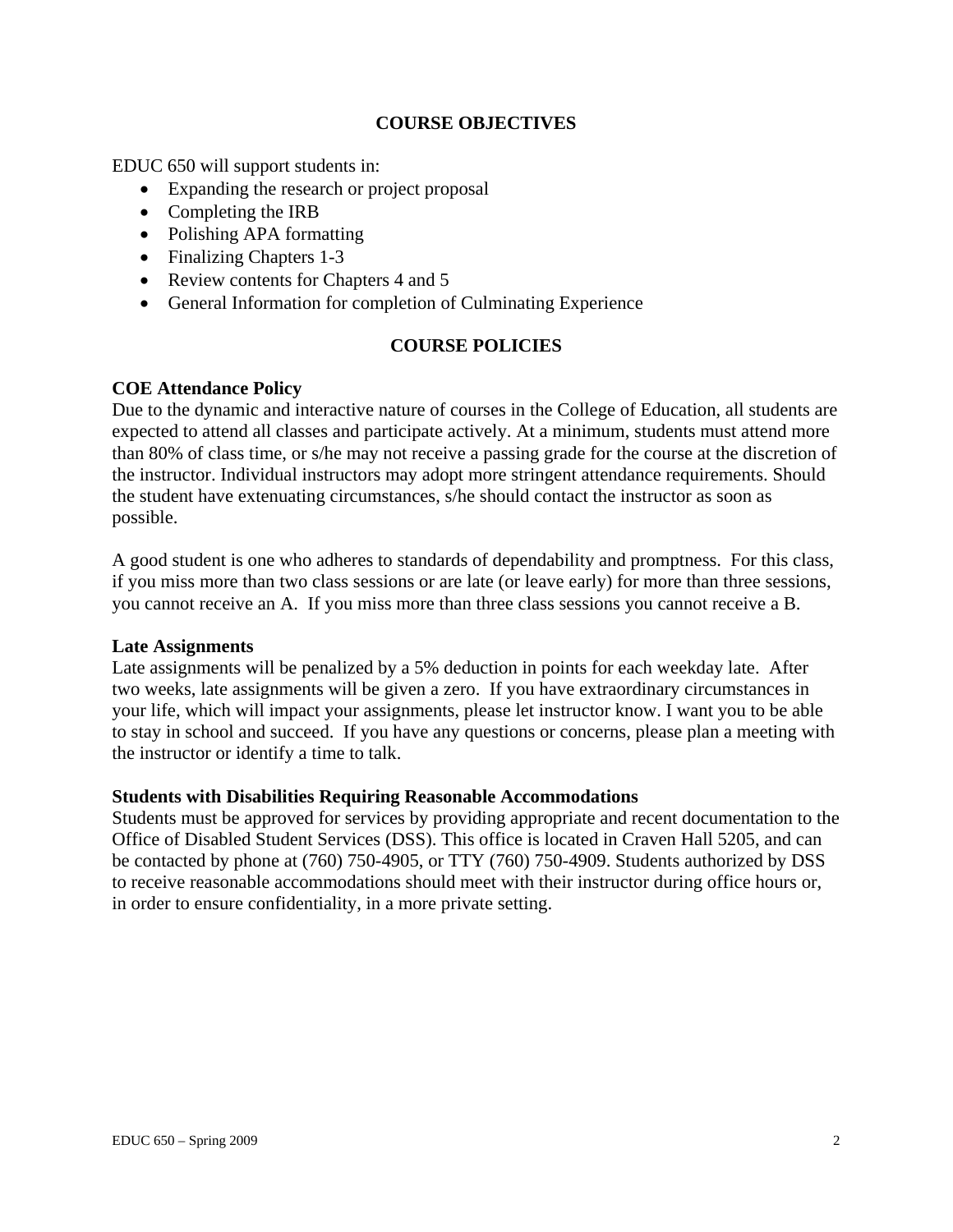#### **CSUSM Academic Honesty Policy**

Students will be expected to adhere to standards of academic honesty and integrity, as outlined in the Student Academic Honesty Policy. All written work and oral assignments must be original work. All ideas/materials that are borrowed from other sources must have appropriate references to the original sources. Any quoted material should give credit to the source and be punctuated with quotation marks.

Students are responsible for honest completion of their work including examinations. There will be no tolerance for infractions. If you believe there has been an infraction by someone in the class, please bring it to the instructor's attention. The instructor reserves the right to discipline any student for academic dishonesty in accordance with the general rules and regulations of the university. Disciplinary action may include the lowering of grades and/or the assignment of a failing grade for an exam, assignment, or the class as a whole.

#### **All University Writing Requirement**

In keeping with the All-University Writing Requirement, all courses must have a writing component of at least 2,500 words (approximately 10 pages) which can be administered in a variety of ways.

#### **Person-First Language**

Use "person-first" language in all written and oral assignments and discussions (e.g., "student with autism" rather than "autistic student").

### **GRADING SCALE**

| Attendance/Participation       | 30% (includes both in class and online participation) |
|--------------------------------|-------------------------------------------------------|
| Introduction/Focus             | 10%.                                                  |
| Review of the literature       | 15%                                                   |
| Methodology                    | 10%                                                   |
| Analysis/Conclusions           | 5%                                                    |
| Abstract                       | 10%                                                   |
| Peer Editing                   | 10%                                                   |
| <b>Presentation PowerPoint</b> | 10%                                                   |

### **GRADING STANDARDS**

| $A = 93-100$      | $B = 83 - 86$       | $C = 73-76$            |
|-------------------|---------------------|------------------------|
| $A = 90-92$       | $B - 80-82$         | $C_{\rm{f}} = 70 - 72$ |
| $B_{+} = 87 - 89$ | $C_{\pm} = 77 - 79$ | $F = 0.69$             |

It is expected that students will proofread and edit their assignments prior to submission. Students will ensure that the text is error-free (grammar, spelling), and ideas are logically and concisely presented. The assignment's grade will be negatively affected as a result of this oversight. Each assignment will be graded approximately 80% on content and context (detail, logic, synthesis of information, depth of analysis, etc.), and 20% on mechanics. All citations, where appropriate, will use American Psychological Association (APA) format.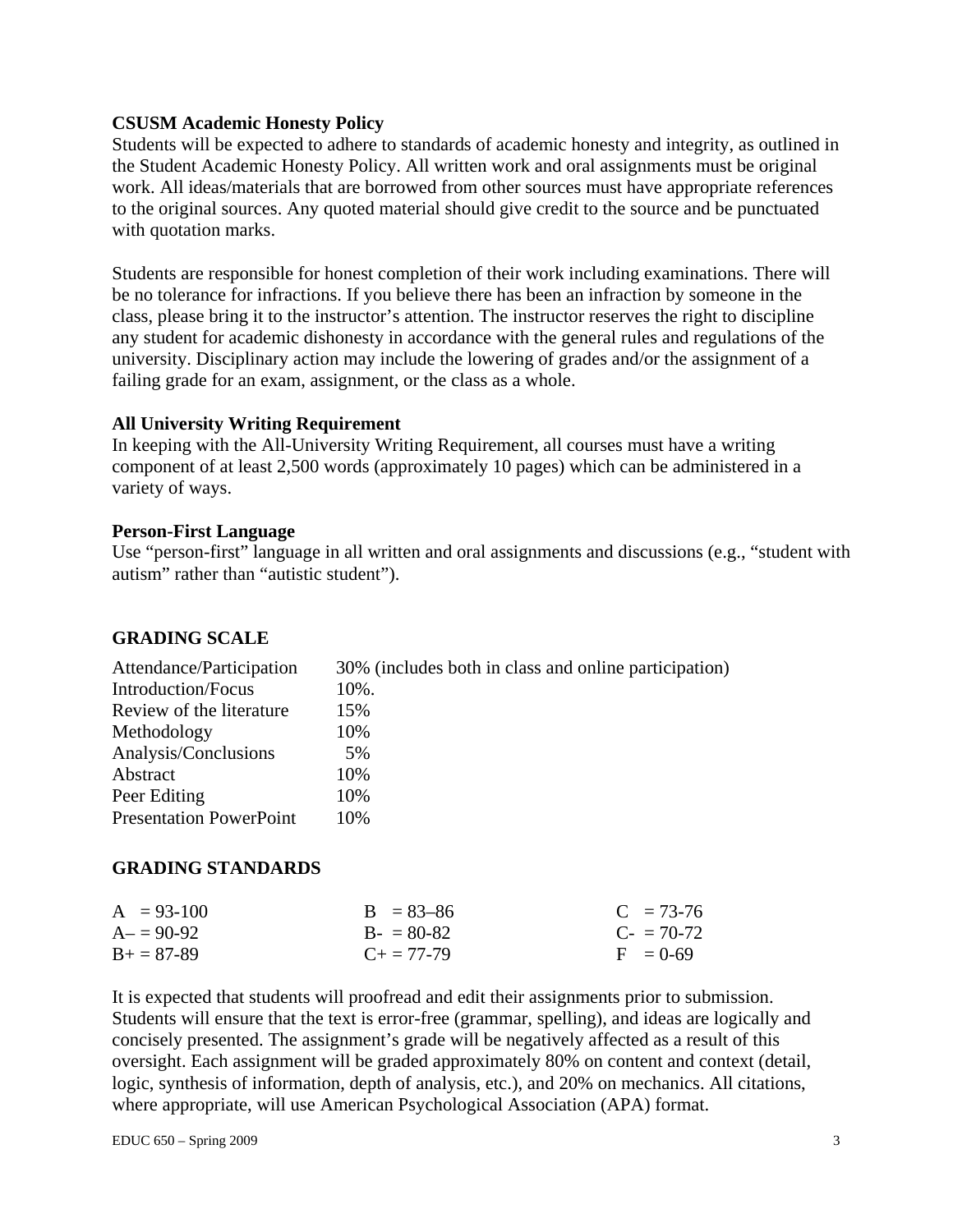| Week          |                                                        | <b>Assignment Due</b>             |
|---------------|--------------------------------------------------------|-----------------------------------|
| $1:$ Jan 20   | <b>Introductions – Overview – Materials</b>            |                                   |
| 2: Jan 27     | Investigating your options & the Big Idea              | <b>Materials</b>                  |
| $3:$ Feb $3$  | Getting Started - Chapters 1 & 2                       |                                   |
| $4:$ Feb $10$ | <b>Conducting a Literature Review &amp; APA Format</b> | <b>Plan of Action</b>             |
| 5: Feb 17     | <b>Work in Groups/Online</b>                           |                                   |
| $6:$ Feb 24   | <b>IRB</b> Conversation                                | <b>Update on your progress</b>    |
| $7:$ Mar $3$  | <b>Chapter 3 Methodology</b>                           |                                   |
| 8: Mar 10     | <b>Work in Groups/Online</b>                           | <b>Draft Review of Literature</b> |
| $9:$ Mar 17   | <b>Chapter 2 Reviews</b>                               | <b>Draft Introduction</b>         |
| 10: Mar 24    | <b>Chapter 1 &amp; 2 Reviews</b>                       | <b>Draft Methodology</b>          |
| 10: Mar 31    | <b>SPRING BREAK - NO CLASS</b>                         |                                   |
| 11: Apr $7$   | Chapter 3 Reviews & Writing the Abstract               | Polished Chapters 1 & 2           |
| 12: Apr 14    | <b>Work in Groups/Online</b>                           | <b>Polished Chapter 3</b>         |
| 13: Apr 21    | Pulling it all together                                | <b>Abstract</b>                   |
| 14: Apr 28    | <b>Presentations</b>                                   | <b>Final Paper/Presentations</b>  |
| 15: May 5     | <b>Presentations</b>                                   | <b>Presentations</b>              |

# **DRAFT OF CLASS SCHEDULE**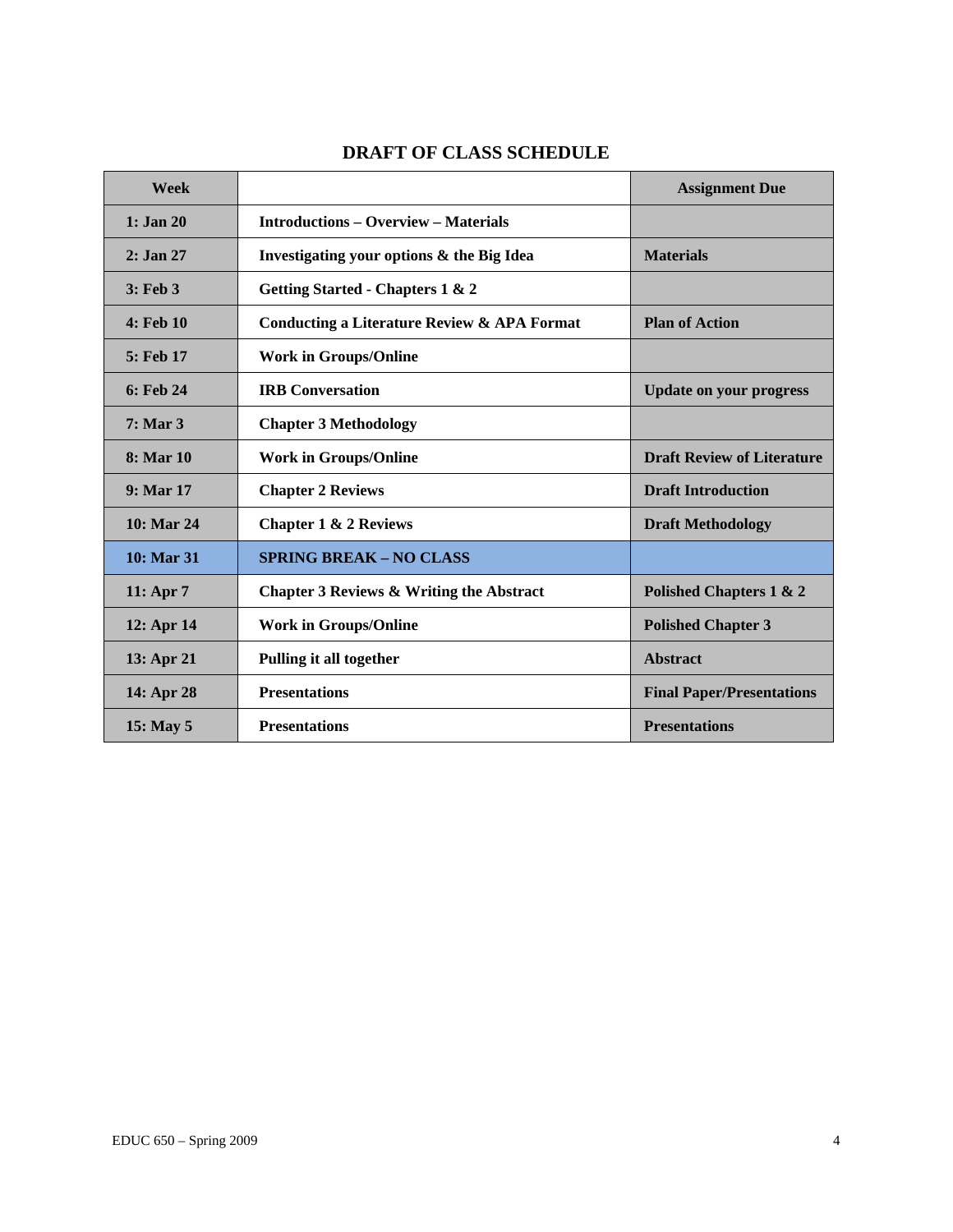### **CHAPTERS 1-5 FOR CULMINATING EXPERIENCE**

- **I. Introduction/Focus of the Thesis/Project: "**Defining the Research/Project focus" Explain what you hope to accomplish in your thesis or project. What issue is to be addressed and explored? Be very clear about your research question or curriculum project. Definitions of terms must be very clear in this section. Do not assume that the reader knows what you mean when you use educational jargon. Everyone might not agree with your definitions, so you can define them and call them operational definitions. (Chapter 1)
- **II.** Review of the literature: "Putting the research project into context" Review what is currently known (and not known) about the issue to be explored. Where is the educational field in terms of what is happening with your topic? Try to put your project/issue in a theoretical context. On what theories/principles are you basing your project? What are your assumptions? What has informed your own thinking about this project? The review of the literature puts the project into perspective and lets the reader know why the project is of significance as well as provide a foundation of knowledge related to your field of study. (Chapter 2)
- **III. Methodology** "Research/Project Designs and data collection" How will the research/project be conducted? What must be done in order for you to accomplish your goals? How will you collect data and how will you analyze it? In the introduction to this section, you must cite research that supports using this methodology that you feel is appropriate and give a clear rationale. The remainder of this section may simply be a description of what you did (procedures and timeline). (Chapter 3)
- **IV. Analysis/Conclusions** What were the results of your research or what did you learn from designing your project? What are the implications of your findings? What recommendations would you make for future study? What questions did your project raise for you? What other kinds of research would be helpful to the field? How will the findings be presented to a wider audience? (Chapters 4 and 5)
- **V. Presentation of your work** Write an abstract of (one page) describing your project that could be used to submit your research/project to a conference. Using this as a cover page for your handouts, you will present your work to colleagues, professors, first and second year master students, and other guests at the end of spring semester. You will have 15-20 minutes to present your project. If you want to begin to pull this together, see the attached guidelines.
- **Final Paper: Your final paper should be polished and in APA format. The second page should include a signature page for two peers who completed the final proofreading and a page for your advisor and second reader to sign. Final thesis/projects must comply with library guidelines to become part of the library collection (see attached guidelines)**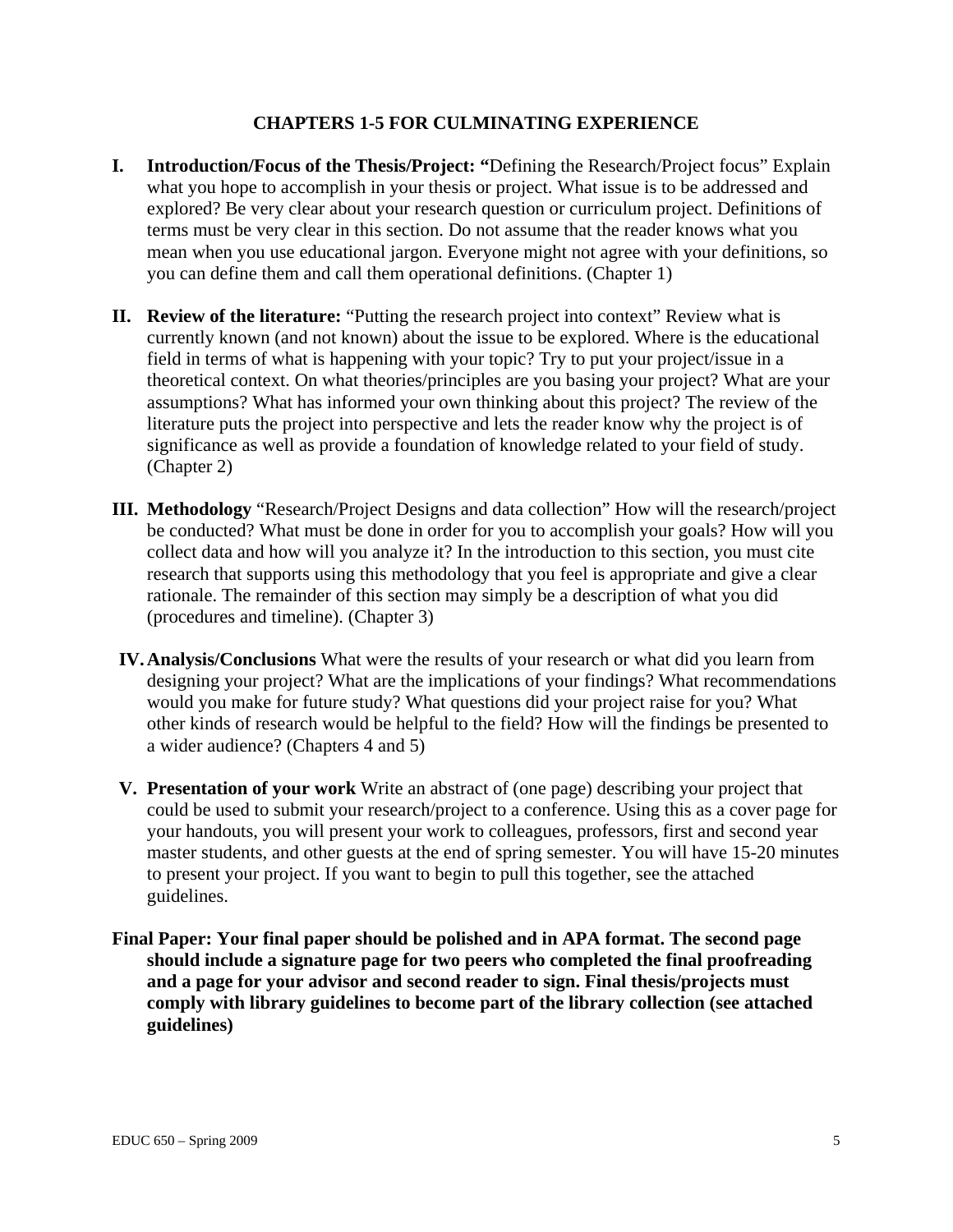### **WRITING GUIDELINES**

### **A. For Reviewing and Revising Your Own Writing**

For each Chapter, be sure to:

- Proofread your piece several times don't just spell check it. Also have at least one other person proofread it.
- Cite everything that is not your words.
- Use APA style for citations. If a citation example is not found, look in the latest edition of the APA manual or contact someone who might know. Let instructor know if you need help with a citation for a web site.
- 1. First read for content.
- 2. Do not make editing changes at this point.
- 3. As you read a  $2<sup>nd</sup>$  time, begin to edit.
- 4. Chapter 3 is your work it should be mostly in your words and have little or no quoting or resources (except for referencing experts on design or when using materials or instruments from others).
- 5. Be as specific as possible when describing what you did. Can the reader get a picture of what is happening? You may need to start by providing a context: "This took place in a second grade classroom in a small urban school. The students are diverse..."
- 6. If you are largely drawing on things already out there, are you making us see it in a new way or think about it differently?
- 7. Whenever possible use examples. Describe classroom scenarios, show samples of student work, teachers lesson plans, etc. Make it as real to the reader as possible.
- 8. Your audience is probably made up of teachers like yourself, so make it something you would use and be interested in reading.
- 9. How well does the whole chapter hold together? Does it all seem necessary? Could any part(s) be cut out because it is redundant?
- 10. Is it clear? Does it all make sense? What needs clarification?
- 11. Is there a clear and easy-to-follow organization? Does it flow when read out load?
- 12. Are large pieces of text broken up? Are there appropriate subheadings?
- 13. Are you clear on what data is relevant?
- come up with your categories? Are you able to support the assumptions you made? 15. Anything that can be put into tables or graphics is very helpful to the reader. 14. Chapter 4: Is it clear how you analyzed your data or how you made choices? How did you
- 
- 16. Is there a summary paragraph to end each chapter? This should be a transition to what's coming next as well.
- 17. You may want to include suggestions for further study and your reflections (what you learned) at the end of chapter 5.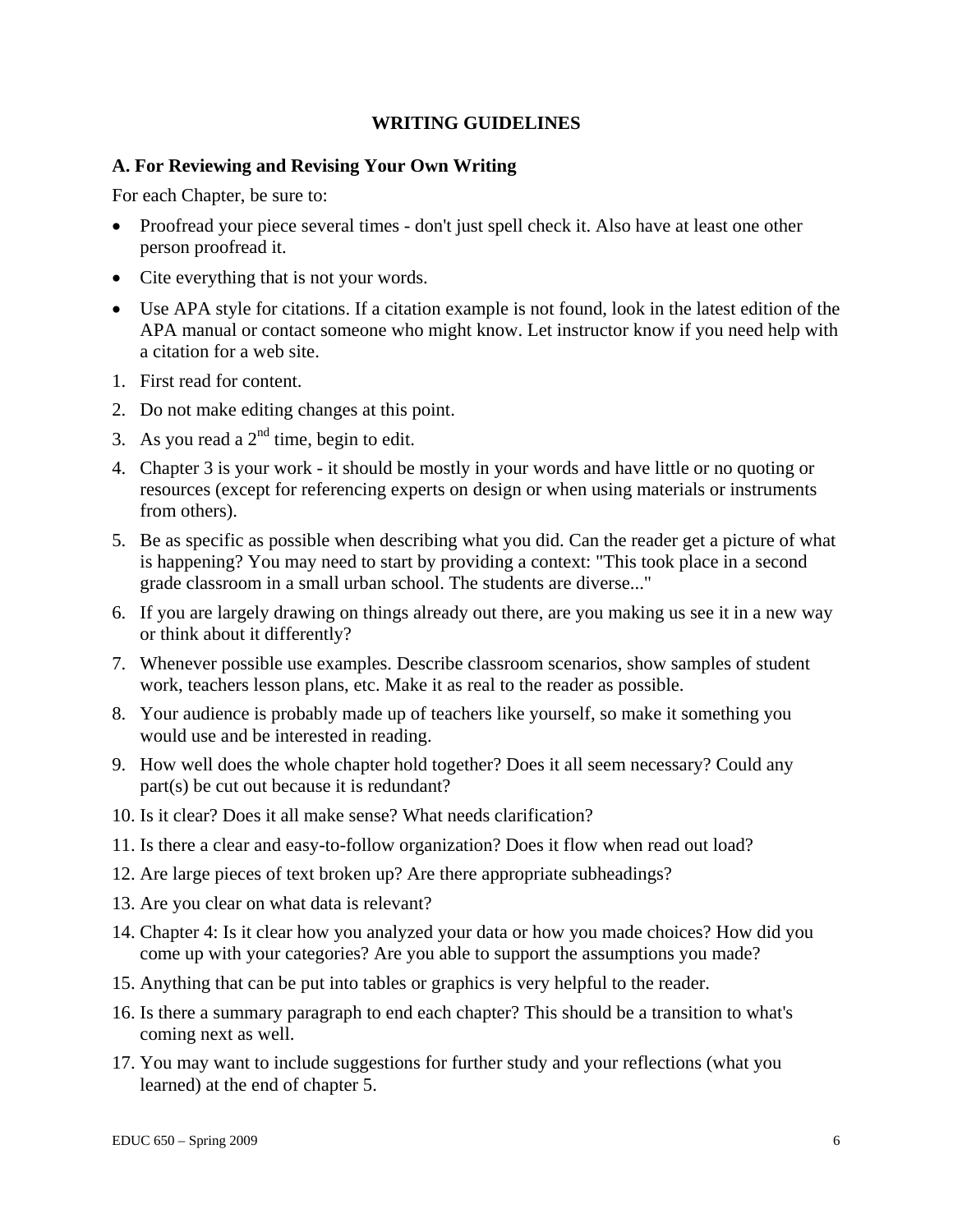# **B. For Reviewing and Editing the Work of Others**

# • **When reading DRAFTS of Others**

- 1. First read for content.
- 2. Do not make editing changes at this point.
- 3. Tell the writer what worked what you liked about the writing. Be as specific as possible. Specificity really helps a writer.
- 4. How well does the whole chapter hold together? Does it all seem necessary? Could any part(s) be cut out or expanded?
- 5. Is it clear? Does it all make sense? What needs clarification?
- 6. Are there some essential parts to the piece that just need better language?
- 7. Is there a clear and easy-to-follow organization?
- 8. Are large pieces of text broken up? Are there appropriate subheadings?
- 9. Is the theoretical orientation of the writer clear? (This may make more sense in part two, but you could give a reader a brief overview of your orientation and go into it more thoroughly in the next part)
- 10. Is there a summary/and or concluding paragraph? This should be a transition to what's coming next as well.
- 11. Is it clear what the writer's question is?
- 12. Are all necessary terms defined? (You might assume someone familiar with education will read it, but maybe not familiar with all literacy education "jargon")

# • **When reading the LITERATURE REVIEW of Others**

- 1. First read for content.
- 2. Do not make editing changes at this point.
- 3. Are there too many or too few quotes? It's okay to paraphrase and then cite an author (many times this is preferable). But every other line or so shouldn't be a quote.
- 4. How well does the whole chapter hold together? Does it all seem necessary? Could any part(s) be cut out?
- 5. Is it clear? Does it all make sense? What needs clarification?
- 6. Is the theoretical orientation of the writer clear? Depending on your project, you may need to go back to learning theory, psycholinguistic theory or miscue theory, something like that, which doesn't seem directly related to your project, but which is a major assumption on your part. Don't let your reader assume anything - tell us what your assumptions are. (If Jeanne Chall were reading your project about strategies for second language learners, could she assume you have a part-to-whole, direct instruction of phonics orientation, or have you made it clear what your orientation to learning to read is?) Of what scholarly community are you a part?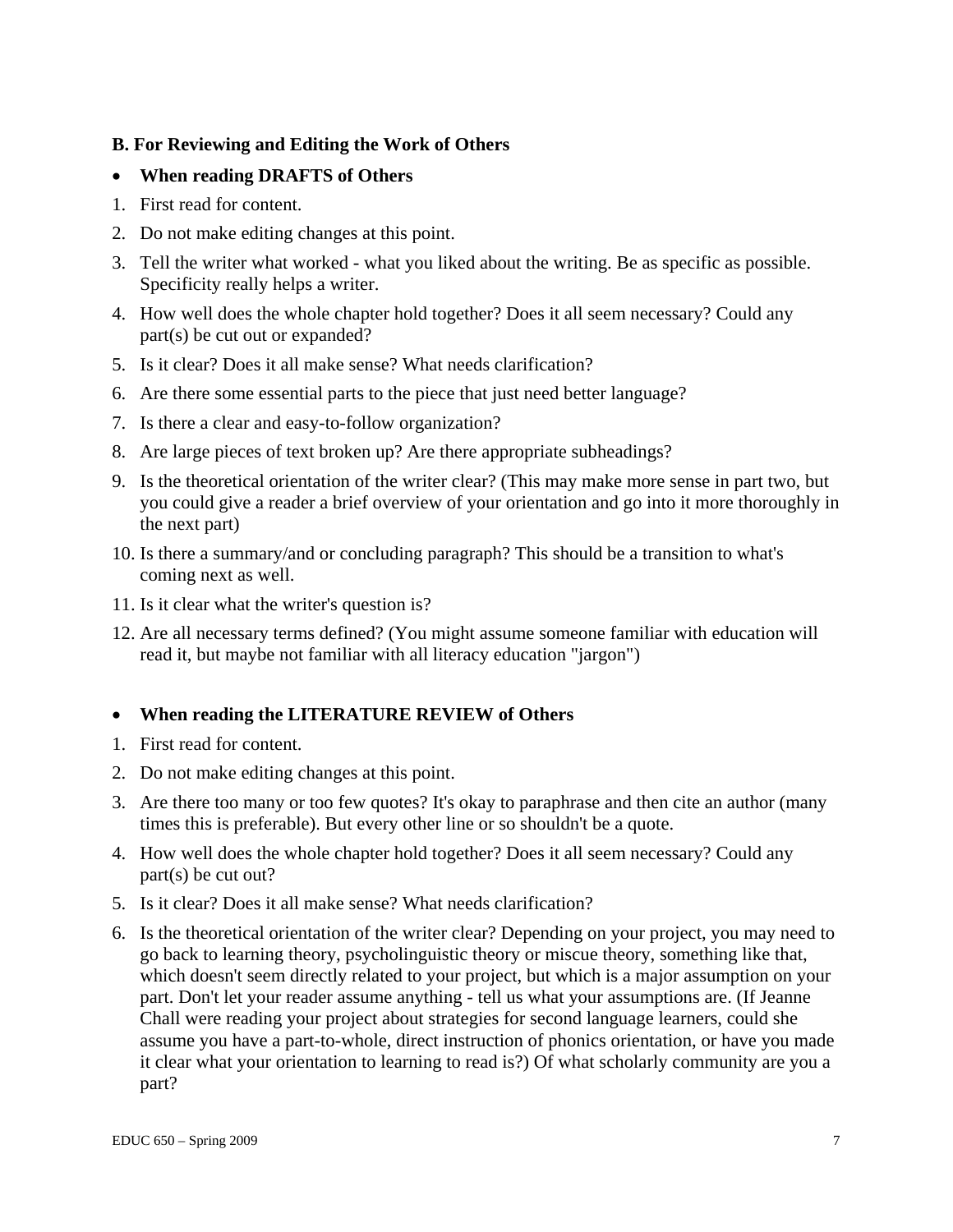- 7. Is there a clear and easy-to-follow organization? Your questions may help you develop the "chunks" of research or theory you're using for your project. For example; all the literature on thematic curriculum, then the literature on accessing the curriculum, then the literature on using literature as the basis for learning the curriculum. Put together the theorists and researchers that write about similar topics.
- 8. You are going to need to show one of two things: 1) that your project fills a gap in the current research. So show the need for your project: "The research shows X, Y Z, but it doesn't show ." (Fill in the gap with your project); 2) that your project helps to substantiate current research; it helps to build the body of research; its one piece of a large puzzle, like about the impact of whole language classrooms on students' reading comprehension.
- 9. As much as possible. find the original sources and cite them (rather than citing what someone else cited).
- 10. Are large pieces of text broken up? Are there appropriate subheadings?
- 11. Is there a summary/and or concluding paragraph? This should be a transition to what's coming next as well.
- 12. Are all necessary terms defined? You may have to define terms your sources did not.
- 13. After you have analyzed your data or completed your project, don't be afraid to go back and add literature that supports findings you didn't expect.

#### **Some common mistakes:**

- Anything that is quoted needs a page number.
- Quotes longer than 5 lines are set apart in a block quote.
- "Research says (Burke, 2007; Goodman, 2001; Smith, 2005) technology is..."
- Whenever possible put the author not the title
- Try to find other research built on the one study you're citing and use multiple citations within the chapter review.
- Inside parentheses use " $&$ " symbol between authors outside parentheses, spell out the word "and."
- All references must be cited within the document. References are listed in alphabetical order.
- APA format for the title of the articles is in Sentence format: Technology is an essential area in education, not Technology is an Essential Area in Education.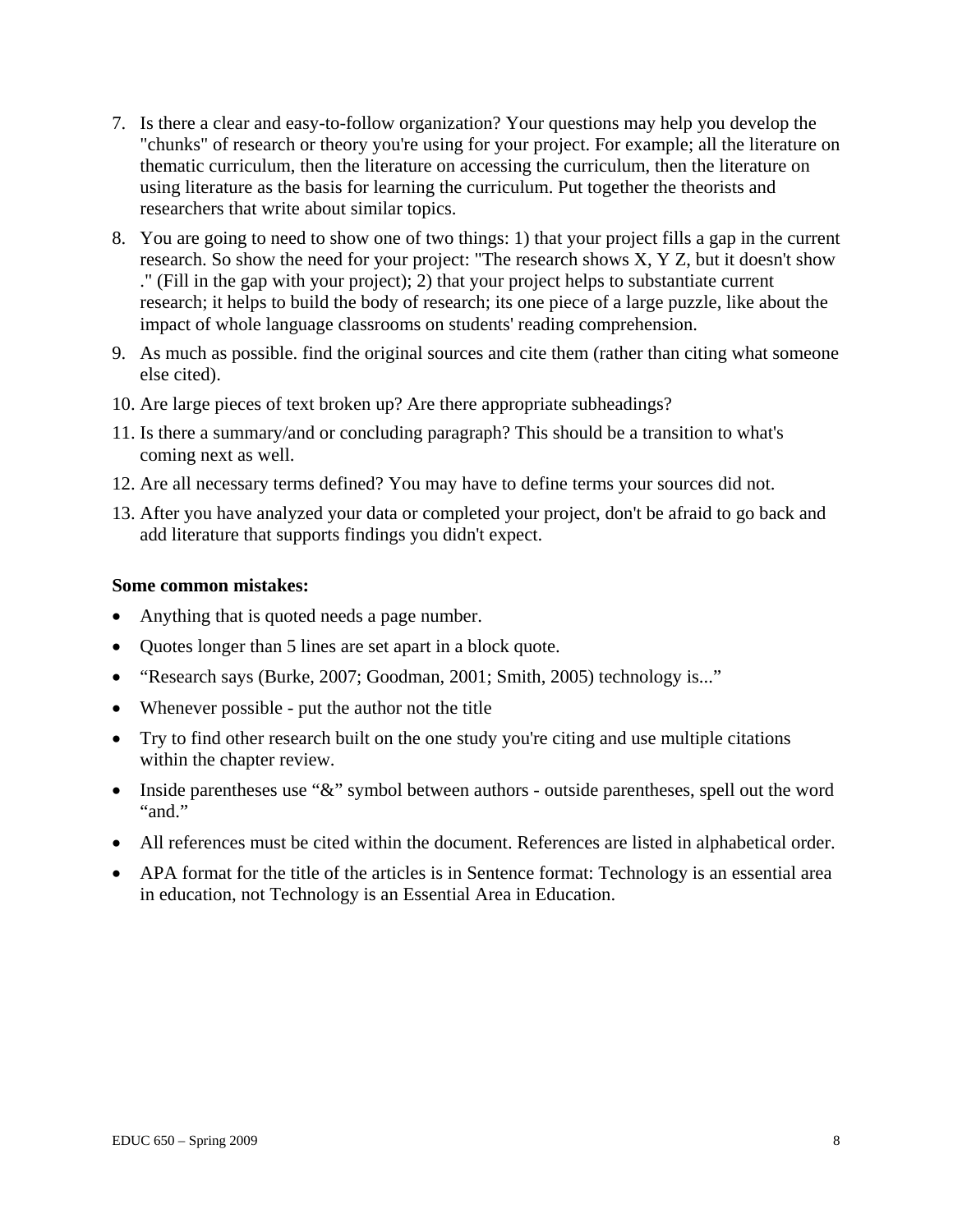# **HELPFUL HINTS FOR THESIS PREPARATION**

- 1. Determine if your work is a Thesis or a Project; submit Theses to the Library; submit Projects to your Chair. (Please see the website for a complete Project flowchart).
- 2. For checking your margins, it's best not to rely on your computer's settings, but to use a ruler to measure all margins, following the thesis guidelines website: http://www.csusm.edu/graduate\_studies/thesis\_project.htm
- 3. Signature pages must be on 100% cotton paper (20 to 24 pound bond, with a watermark that says '100% cotton' or 'pure cotton'), and must have original signatures in blue or black ink. Download and modify the signature page from the graduate studies Web site (remove the words "Typed" for signatures, print two copies on the cotton paper. Have these ready at your defense, but you may need to obtain signatures from your committee later if there are modifications needed. If you are intending to make additional personal copies, print additional Signature pages on cotton paper, to have your committee sign.
- 4. The Thesis Certification Form can also be downloaded from the website and modified, and printed on regular paper (does not need to be on cotton paper), but does require original signatures, including the signature of your Masters Coordinator. You may need to schedule an appointment to have this signed.
- 5. You're encouraged to set up a preliminary thesis review appointment with one of the Library reviewers to discuss any questions you may have. Currently the Library reviewers are: Susan Baksh (760-750-4362); e-mail: baksh@csusm.edu; Lynette Boyd (760)750-4354; email: lboyd@csusm.edu).
- 6. To submit your final Thesis to the Library, you should schedule an appointment with one of the Library reviewers. Don't wait until the deadline, as the end of the semester can be very hectic. Be sure to read through the information posted on the website http://library.csusm.edu/services/thesis/thesis.asp so you have the latest information. When you have your final appointment/meeting, you will need to bring the following items:
	- Two original copies of the thesis printed on the "good" paper
	- Two original Signature pages with original signatures on the "good" paper
	- The Thesis Certification form with original signatures (regular paper is fine)
	- A check to cover the binding cost, made out to "CSUSM Library" (the current fee is \$20.00)
	- Please bring 6 extra blank pieces of cotton paper, to use as spacers for your thesis (3) blank pages for each copy).
- 7. The Kellogg Copy Center  $(4<sup>th</sup>$  floor, ext. 4547) can reproduce your thesis on the appropriate cotton paper, for \$.10 per page, including the cotton paper, which is less expensive than the competition! All original printing must be done on a laser printer, directly from a disc or memory stick (not photocopied onto the cotton paper).